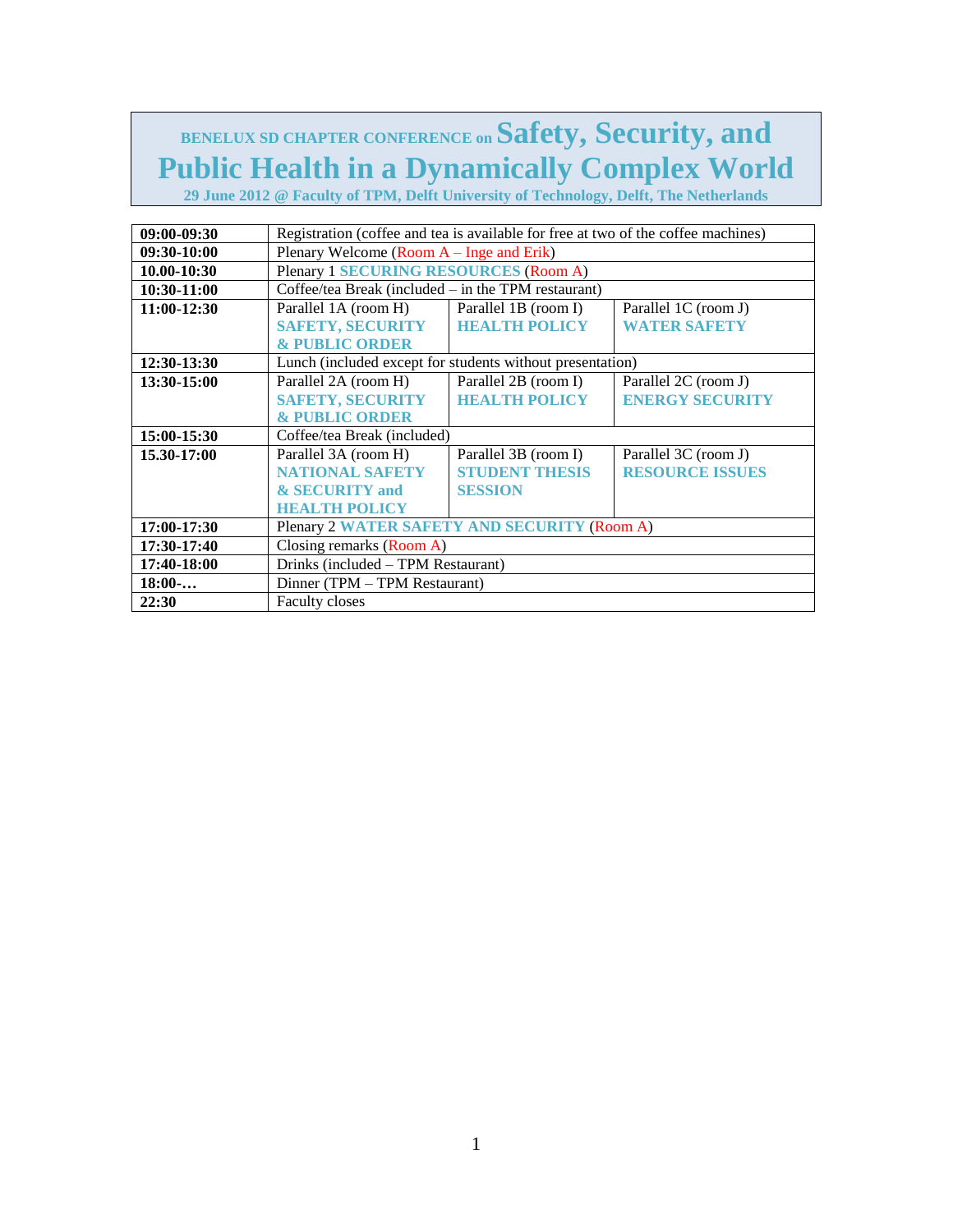# **List of Accepted Presentations**

### **Plenary 1 – Resource Scarcity (10:00-10:30)**

# **Analysing the Uncertain Future of Copper with Three Exploratory SD Models Willem Auping** (TUDelft / HCSS), et al.

*Abstract: High copper prices, the prospect of a transition to a more sustainable energy mix and increasing copper demands from emerging economies have not let to an increased attention to the base metal copper in mineral scarcity discussions. The copper system is well documented, but especially regarding the demand of copper many uncertainties exist. In order to create insight in this systems behaviour in the coming 40 years, an Exploratory System Dynamics Modelling and Analysis study was performed on this topic. For this purpose three different models were developed representing different views on copper supply and demand. The behaviour of these models shows crisis-like behaviour for the copper price and often declining consumption of refined copper. Further, six different policy options have been developed and tested, individually and in combinations, for robustness in countering potentially undesirable behaviour of the copper models. The results of these tests are that emphasising on recycling and development of strategic re-serves for this metal are potentially helpful.*

#### **PLENARY 2 – Water Safety and Security (17:00-17:30)**

# **What a tangled web we weave – unraveling the strands of a South African water problem**

**Jill Slinger** (TUDelft) and Jai Clifford-Holmes (Rhodes University, SA)

*Abstract: After nearly 20 years of democracy South Africa is plagued by pernicious problems in water service delivery. The Sundays River Valley municipality (SRVM) is a case in point. Tasked with the provision of potable water to her residents, this small, poor municipality in the Eastern Cape province has failed miserably, scoring less than 20% in the national Blue Drop evaluation of water services. Furthermore, the municipality is struggling to manage its finances appropriately, and has been placed under curatorship. The situation of the municipality and its people is aggravated by a lack of technically trained staff and capable managers. No-one appears to have an overview of the problem and many are blaming national administrative and water policies, saying that the policies are not amenable to implementation. The transdisciplinary research approach adopted in this study seeks to address the gap between policy and practice by identifying the strands of finances, water and knowledge making up the problem and then developing a System Dynamics model to explore the manner in which these strands tangle into the existing wicked problem. The initial model will be described and the process whereby the model is to be validated by people*  resident in the Sundays River Valley will be explained. Insights regarding potential *solutions and their viability will be discussed. The role that System Dynamics plays as a knowledge intervention mechanism will be highlighted.*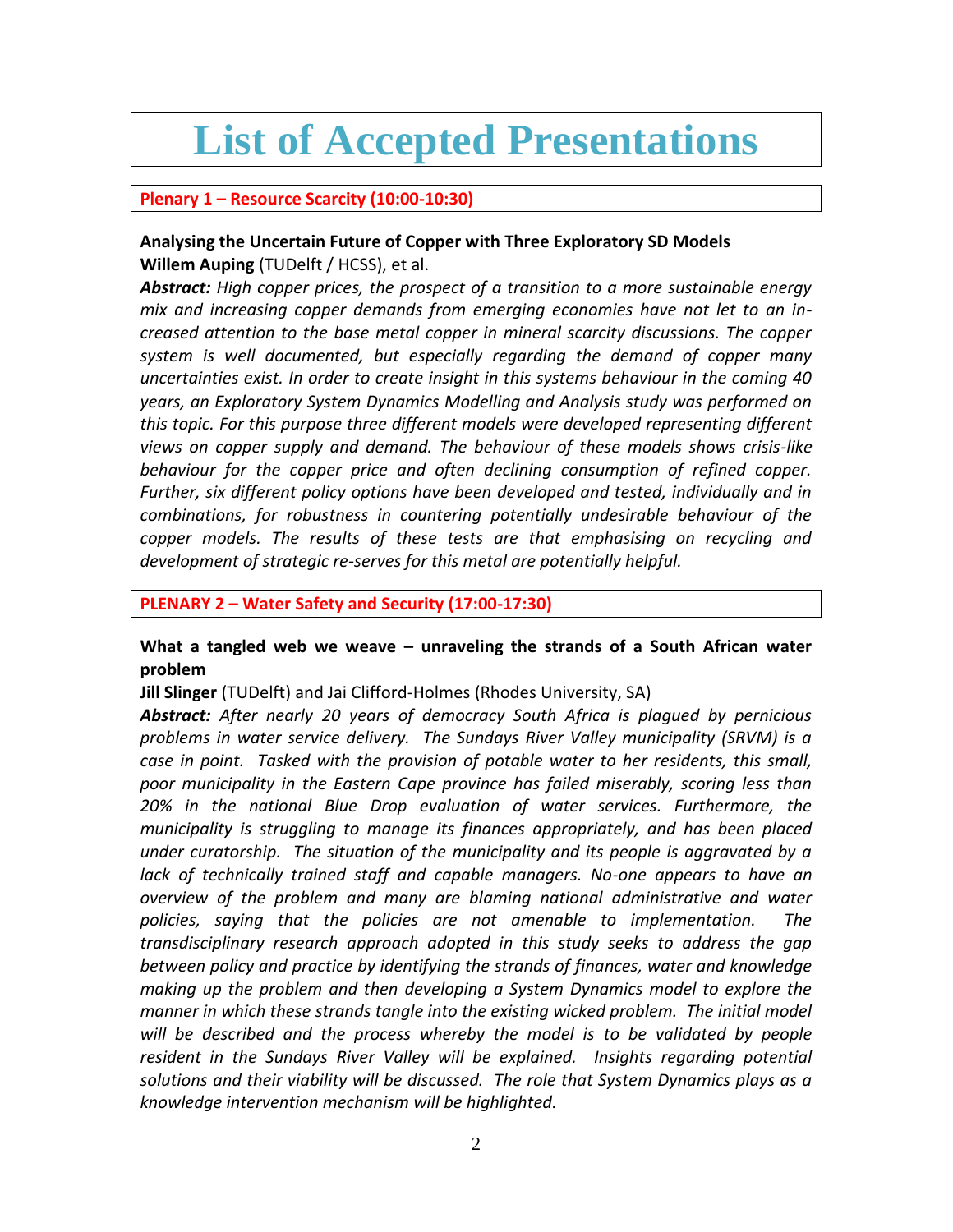#### **Parallel 1A – SAFETY, SECURITY, and PUBLIC ORDER**

### **Prostitution and Human Trafficking: A model-based exploration and policy analysis**  András Kővári (TUDelft)

**Abstract:** *The meeting of the oldest profession with modern slavery is the topic of this paper. After a brief introduction into the problem of prostitution-related human trafficking, this study focuses on the Dutch policy debate. A first dynamic simulation model is presented based on the problem situation in the Netherlands intended to explore the field and give more understanding about the effects of proposed policies. Using this simulation model a short policy analysis is carried out uncovering the dynamics of the system leading to some preliminary conclusions. Finally it is argued that deep uncertainties exist in this problem field and this is just the first model from various plausible models that are currently developed. An in-depth exploration of the uncertainties related to many of the parameters, functions and structural assumptions will be performed using Exploratory System Dynamics Modelling and Analysis (ESDMA).*

## **The Illicit Trade of Heroin to Europe: Evaluating Policies to Reduce the Heroin Market Size in Europe**

#### Pouya Rahmati (TUDelft)

*Abstract: This research is focused on exploring the dynamics of the heroin market and evaluating the effectiveness of different policies aimed to reduce its size. A quantitative system dynamics approach is used, including modeling the heroin market, validating the model, and using it in order to explore the behavior of the system and evaluate the policies. Two policies that were evaluated in were focusing on heroin seizures and heroin distribution programs. The results of this research shows that focusing on heroin seizures cannot have any long term effect on the market while heroin distribution programs can solve the heroin problem in specific regions with reducing its profitability, but it makes the situation in other regions worse.* 

## **A Bright Future for System Dynamics in National Safety & Security, and Health Policy?** Erik Pruyt et al. (TUDelft)

*Abstract: In an ever more complex and uncertain world, integrated risk-capability analysis methodologies that allow dealing with increasing degrees of complexity and deep uncertainty are needed more than ever before. Today, some governments and organizations use scenario approaches, risk assessment methods, and capability analysis methods, but few use truly integrated risk-capability approaches, and almost none use integrated risk-capability approaches that take deep uncertainty seriously into account. This paper presents and illustrates a novel integrated risk-capability analysis approach for dealing with deeply uncertain dynamically complex risks, and discusses near future developments related to integrated risk-capability analysis for such issues. As such, it illustrates a multi-method consisting of Exploratory Modeling and Analysis, Exploratory System Dynamics Modeling, Scenario Discovery and Selection, and Robustness Optimization for simultaneous all-hazard capability-based planning. The topics selected to illustrate this line of work in National Safety and Security (acute pandemic shocks,*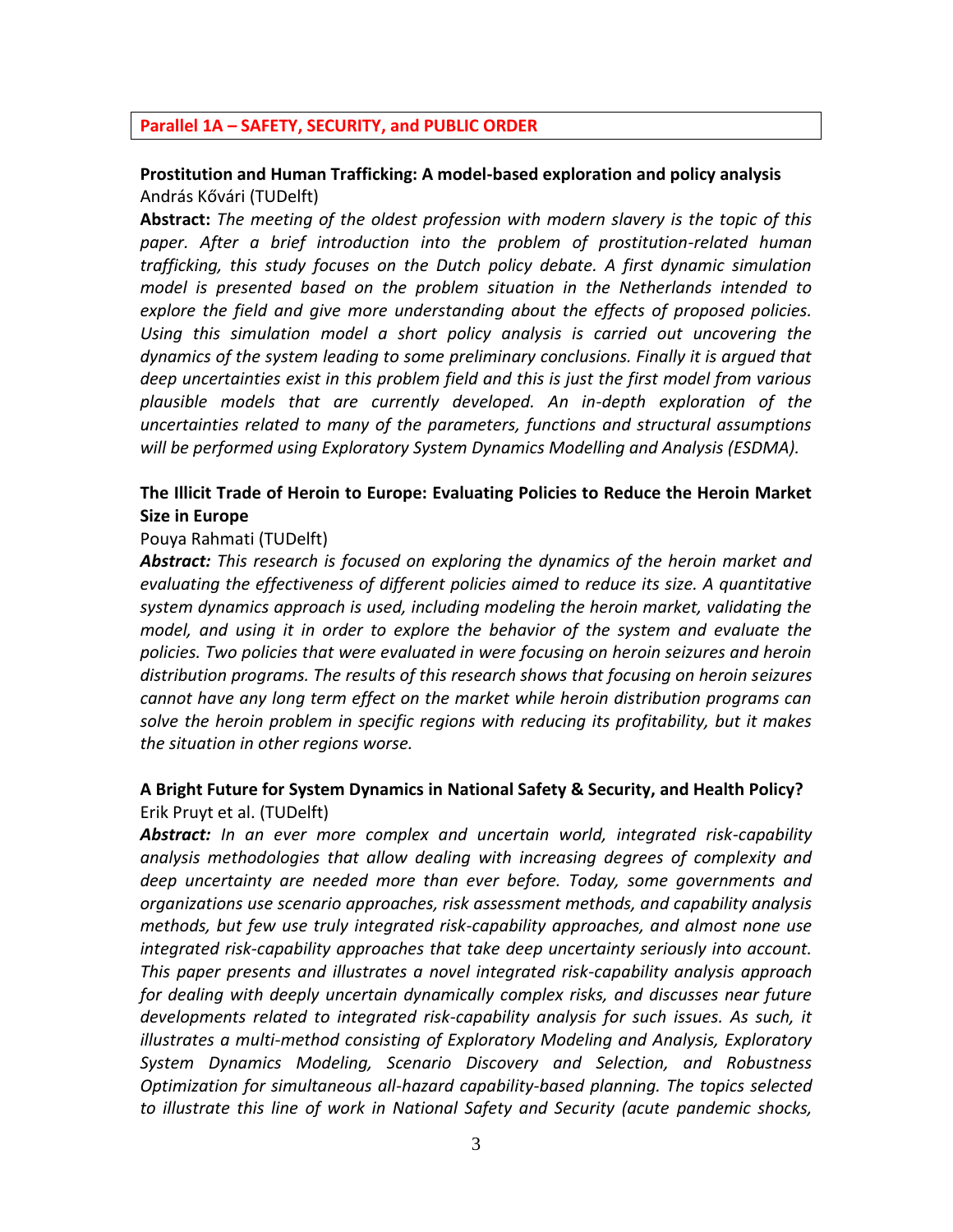*chronic pandemic shocks, latent societal risks related to societal aging) all relate to Health Policy: many important health issues are National Safety and Security risks too.* 

#### **Parallel 2A – SAFETY, SECURITY, and PUBLIC ORDER**

#### **System Dynamics to Measure the Potential of Intelligence Led Policing**

Mariëlle den Hengst (TUDelft / Police Academy) and Bart de Graaf (TNO)

*Abstract: Intelligence-led policing has been applied as policing concept worldwide. Despite some good stories, the effect of intelligence-led policing is unknown. This paper presents a method with which it is possible to measure the potential of intelligence-led policing in increasing the efficiency and effectiveness of policing. The method is based on system dynamics to take into account the complexities of intelligence-led policing. The method has been applied in a case study in the Netherlands for evaluation purposes. The case study shows that system dynamics can be used to gain insight in the effects of intelligence-led policing in a more structured way. With system dynamics it is possible to support the 'good stories' of intelligence-led policing with grounded argumentation that do not only take intelligence-led policing into account but look at a myriad of factors that might influence the performance of policing.*

#### **Improving Police Effectiveness wrt Two Priority Crimes: A SD Approach**  Rob van Waas (TUDelft), et al.

*Abstract: The Dutch police has committed itself to lower crime rates especially on socalled priority crimes housebreaking and robbery. In a dynamic and complex environment it is difficult to measure the effectiveness of a certain measure or intervention. For example, the number of committed crimes could lower because of both police measures as well as because of mental healthcare. On the other hand a successful, relatively crimeless, year could be offset by a single person or gang. For these reasons SD together with an uncertainty approach could be very useful. In the research done the Dutch police system is modeled in a broad sense using ESDMA in order to find robust policies for the Dutch police and allow them to experience policymaking virtually.*

# **Consensus-building in a problem neighbourhood: model building as an intervention method for improving safety**

Etiënne Rouwette (Radboud University Nijmegen) and Inge Bleijenbergh (Radboud University Nijmegen)

*Abstract: Structural disturbances of public order were occurring in a number of streets in a neighbourhood in the outskirts of a Dutch city. There was nuisance and criminality, improper use of public space and new residents felt intimidated. When these problems escalated around the turn of the year, the municipality decided that it was time to intervene. The municipality invited researchers from Radboud University Nijmegen to group model building to help make an analysis of this problem. This intervention method requires intensive participation of the individuals directly involved. Representatives of the municipality, police, public prosecutor's office, housing associations, schools and the planning office worked together on building a causal diagram with which they could*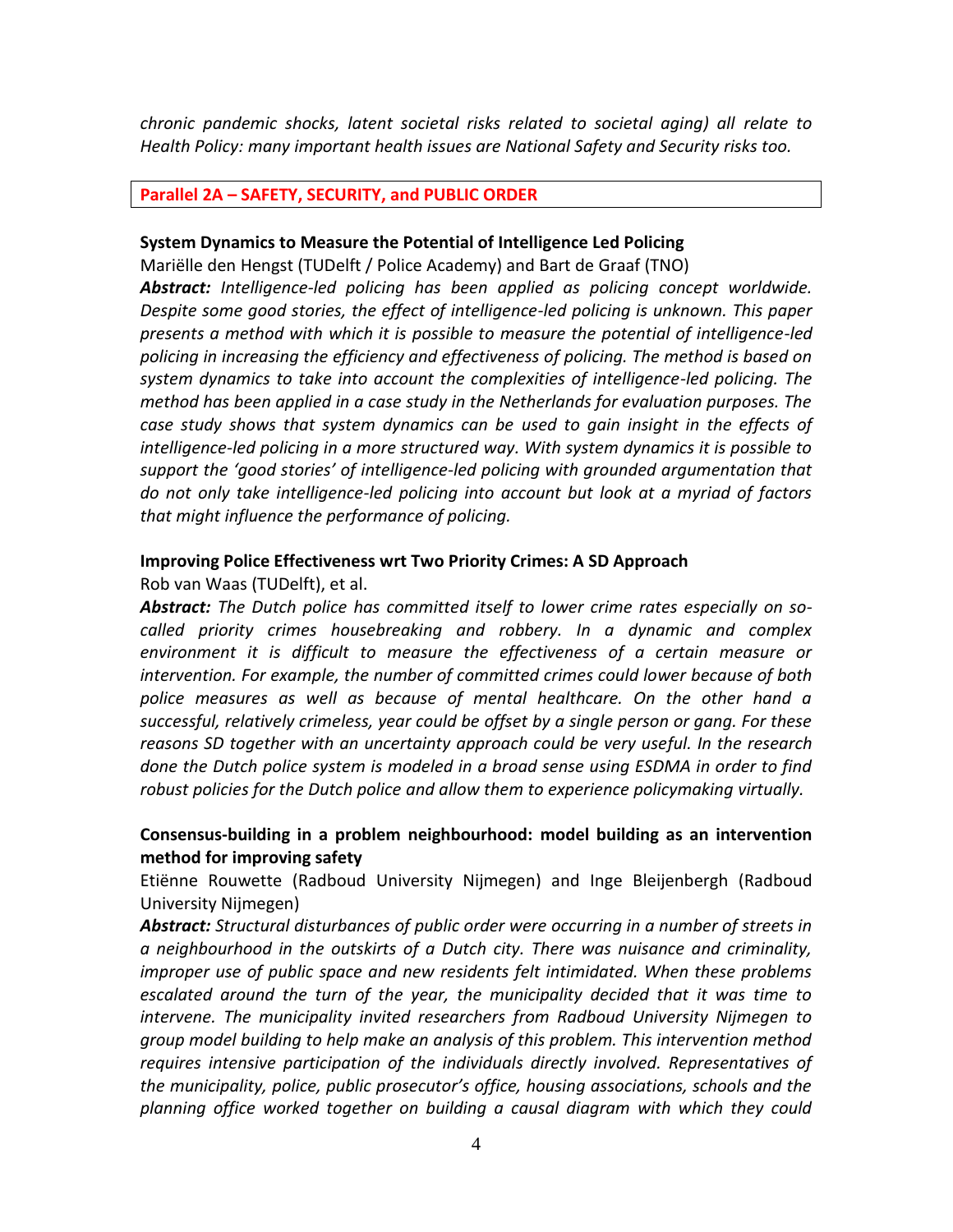*attempt to explain the disturbances of public order. The researchers aided this process by facilitating model building sessions. The process of jointly building a model was intended to encourage the individuals involved to share their knowledge about various aspects of the problem and to create a complete overview. It also offered the possibility of formulating leverage points to improve the situation. This presentation describes the process and evaluates its results. We evaluate results based on the degree of openness in communication, whether the participants learn from each other and the quality of the conclusions that resulted.*

**Parallel 3A –NATIONAL SAFETY AND SECURITY and HEALTH POLICY**

# **Developing Scenarios for Deeply Uncertain Dynamically Complex Risks: Exploring Plausible Futures of Lyme Disease**

Erik Pruyt (TUDelft) and Jeroen Coumou (University of Amsterdam)

**Abstract:** *Lyme disease poses an uncertain dynamic threat to many people and public health systems. Thousands of plausible evolutions of lyme disease are generated using System Dynamics models and are studied in this exploratory study with new data analysis techniques in order to assess the risk posed by Lyme disease, in this case to the Dutch population and the Dutch health care system. The risk is scored in the Dutch National Risk Assessment framework adapted to deeply uncertain dynamically complex risks, and mapped in a new type of risk diagram developed for uncertain complex risks in order to compare the risk posed by Lyme disease to many other plausible risks. Scenario discovery techniques are used to identify a small set of representative scenarios that could be used in a capability analysis.*

# **Adaptive Policymaking under Deep Uncertainty: Optimal Preparedness for the next pandemic**

#### Caner Hamarat et al. (TUDelft)

**Abstract:** *The recent flu pandemic in 2009 caused a panic about the possible consequences due to deep uncertainty about an unknown virus. Overstock of vaccines or unnecessary social measures to be taken were all due to uncertainty. However, what should be the necessary actions to take in such deeply uncertain situation where there is no or very little information available? For uncertain and complex future, adaptivity and flexibility should be the main aim for designing robust policies. Here, we propose an iterative approach for designing adaptive and robust policies in the presence of deep uncertainty. A crucial part of this approach is the use of monitoring systems that provide the adaptivity and flexibility of the policy design. In the monitoring system, signposts to track specific information are defined. Specific values of these signposts are called triggers and they are triggered when pre-specified conditions occur in the system. The specification of trigger values is crucial for the policy performance but has not been studied in depth. Here, we use robust optimization to optimize the trigger values. This paper shows that our proposed approach with robust optimization improves policy design in deeply uncertain and complex situations where very little information is available.*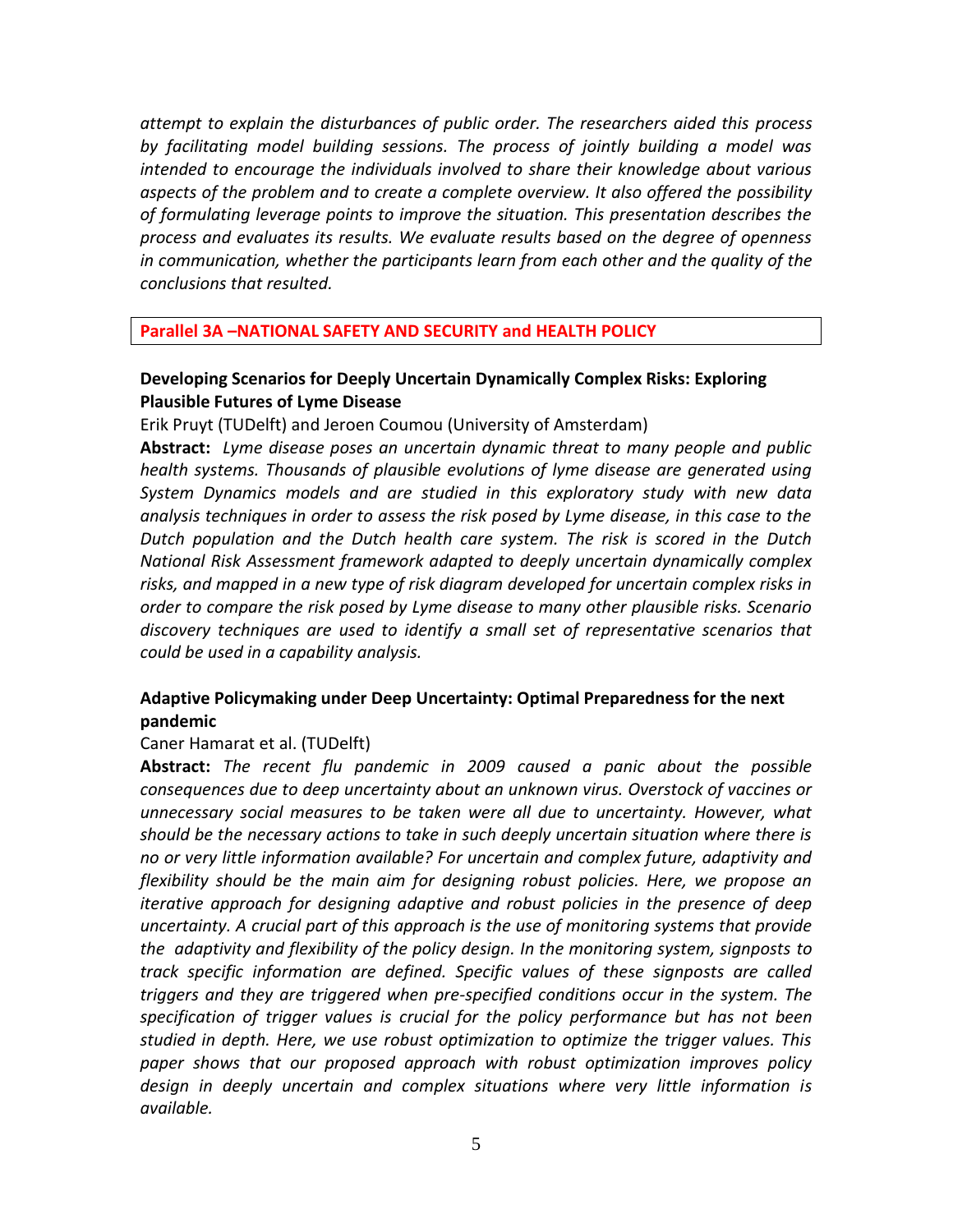# **The arms race of the 21st century**

Tim Sweijs (HCSS) and Willem Auping (HCSS/TUDelft)

*Abstract: The key focus of this research project is whether and how time tested strategic*  concepts from the nuclear domain apply in strategic cyber space. More precisely, we will *assess whether strategic concepts that emerged in the nuclear era and regulated the use (or rather the non-use) and proliferation of nuclear weapons, are valid for the cyber domain as well. These concepts include – but are not limited – to deterrence, offencedefence dominance, parity, vulnerability, and attribution. The examination of whether and how these traditional strategic concepts apply in cyber space will identify the key technological and social parameters associated with these strategic concepts. This in turn will add to a better understanding of strategic cyber space, make a contribution to the nascent strategic cyber paradigm, and shed light on the type of policies that are appropriate in this domain.*

#### **Parallel 1B – HEALTH POLICY**

#### **Societal Aging in the Netherlands: Exploratory SD Modeling and Analysis**

Tom Logtens (Initi8), et al.

*Abstract: Mismanagement of societal aging is an important threat to health care systems, social security systems, and the economy of many nations. a System Dynamics simulation model related to societal aging in the Netherlands and its implications for the Dutch welfare system is used here as a scenario generator for Exploratory System Dynamics Modeling and Analysis - a System Dynamics-based approach for exploring and analysing deeply uncertain dynamically complex issues and testing policy robustness many plausible futures. Key concerns derived from this exploratory research are (i) the existence of plausible futures with severe labour scarcity, especially in health care, (ii) unsustainable evolutions of health care costs, and (iii) insufficient labour productivity, especially in health care. Our analysis shows that labour productivity may be cause of and cure for many of the undesirable evolutions. We conclude that (i) su\_cient increases in labour productivity in health care as well as labour productivity in general without pinching the necessary workers in care are needed, and (ii) su\_ciently raising the retirement age only helps if both the willingness to work longer and the willingness to keep older employees increase. These conclusions are derived from systematic data analysis which is fully documented in the appendix.*

### **Societal Aging in the Netherlands: Societal Aging II**

Willem Auping (TUDelft / HCSS), et al.

**Abstract:** *Een aangepaste versie van het vergrijzingsmodel uit de voorgaande abstract is in deze studie gebruikt om beleidsopties betreffende de vergrijzing in Nederland te testen onder diepe onzekerheid. Het bleek in deze studie dat geen enkelvoudige beleidsoptie op zich al voldoende effect sorteert om de kosten van de vergrijzing houdbaar te houden. Er dient daarom een combinatie van maatregelen te worden geïmplementeerd, die samen, onafhankelijk van de uiteindelijke toekomst, tot een*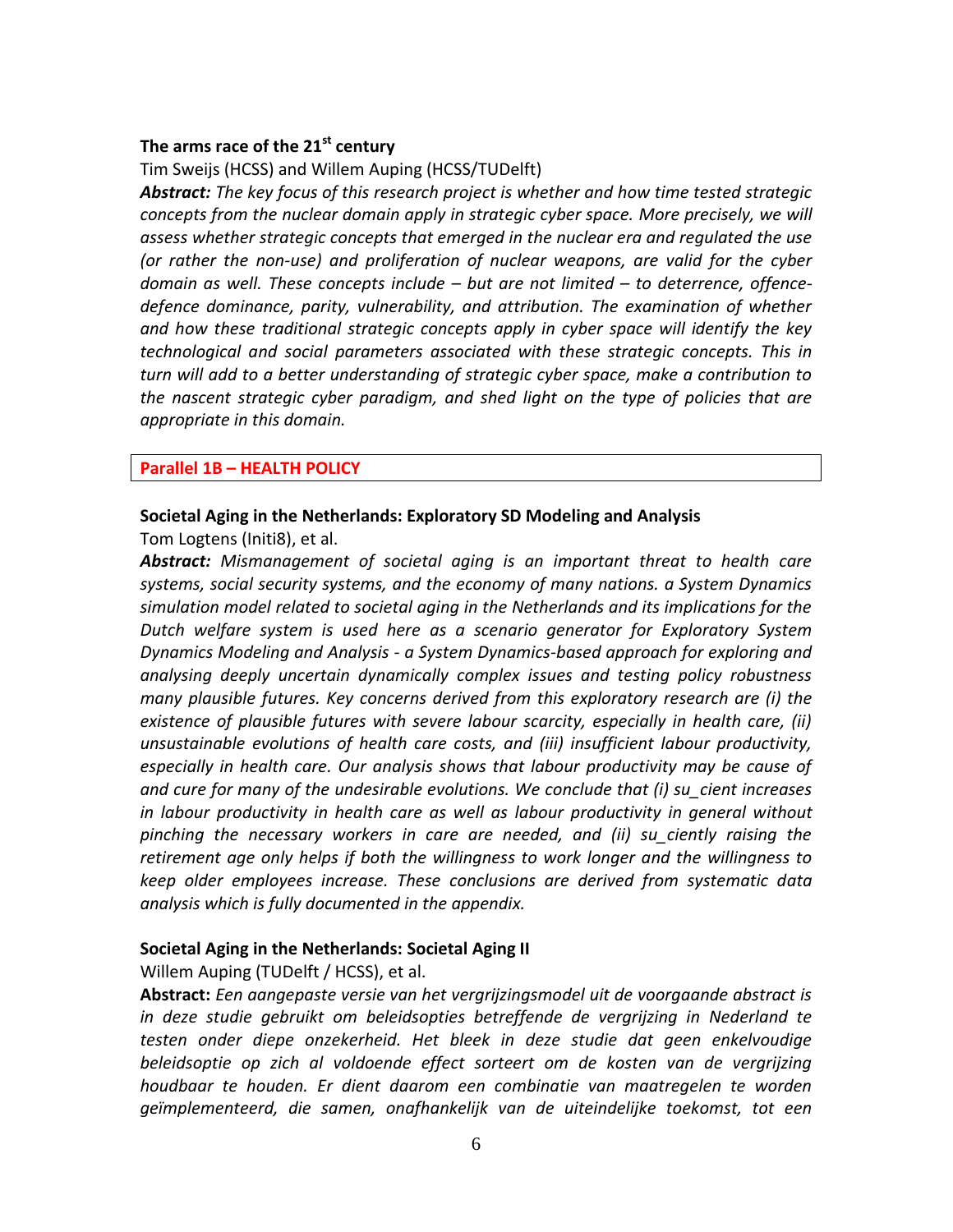*houdbare vergrijzing leiden. Dit pakket aan maatregelen zou in ieder geval het volgende moeten bevatten: (1) De belangrijkste maatregel voor het betaalbaar houden van de vergrijzing is echter het verhogen van de arbeidsproductiviteit van de Nederlandse beroepsbevolking. Dit zal leiden tot een verhoging van het BBP die noodzakelijk is om de toename van de kosten als gevolg van de vergrijzing op te kunnen vangen; (2) Het verhogen van de pensioenleeftijd heeft vooral effect op betaalbaar houden van AOW. Daarvoor is de meest effectieve optie om de AOW-leeftijd op enige manier te koppelen aan de leeftijdsverwachting. Dit kan op twee verschillende manieren, namelijk volkomen adaptief, dus als de leeftijdsverwachting een nieuwe drempel overstijgt, wordt daarna de pensioenleeftijd verhoogt, of periodiek. Bij de periode variant wordt bijvoorbeeld eens in de 10 jaar de pensioenleeftijd aangepast aan de ontwikkelingen in de levensverwachting in de voorgaande periode. Overigens kan bij een pensioenleeftijd gekoppeld aan de levensverwachting ook omgegaan worden met het feit dat sommige, zwaardere beroepen een kortere (gezonde) levensverwachting tot gevolg hebben; (3) De effectiviteit van het verhogen van de pensioenleeftijd is het grootst als deze gecombineerd wordt met maatregelen die de arbeidsparticipatie van ouderen zullen vergroten en parttime werken door ouderen verminderen; (4) Voor het betaalbaar houden van de zorg is het vergroten van de productiviteit in zowel curatieve als*  langdurige zorg van belang. Dit heeft als bijkomend gevolg dat de potentiële *arbeidstekorten in de zorg als gevolg van de vergrijzing kleiner zullen zijn.*

# **Healthy Ageing and the Costs of Healthcare**

Loes Koster, Paul van Hooff et al. (Significant and VWS)

*Abstract: The Dutch ministry of Public Health, Welfare and Sport has asked Significant to build a qualitative simulation model to shed light on the subject of healthy ageing and the costs of healthcare. Special attention is paid to the role of informal care.*

*Because healthcare is now better and the post-war baby-boom generation is starting to retire, there will be increasing numbers of retired people who have many years of healthy living ahead. On the other hand, again because of better healthcare, elderly people with diseases will live longer with their diseases, while still needing care and medical treatment.*

*The main question to be answered was how we can use the increasing vitality of elderly to keep the Dutch healthcare system sustainable. How can the elderly who are still vital contribute to care and support others in their neighbourhood who need it? And how can we decrease the utilisation of publicly financed healthcare by encouraging self-help by elderly people with health restrictions?*

*Informal care can be divided into two categories: care given to your spouse (or child,*  partner, friend or neighbour) when he or she needs it, and care that is given by *volunteers who (for a variety of reasons) help other people. We have used the Dutch word 'mantelzorg' for the first type of care; for the second type of care, the general term 'voluntary care' is used. A qualitative simulation model was built working with a group of experts in five group model building sessions. The important variables were discussed and grouped into three detailed causal loop diagrams. These diagrams were used to get*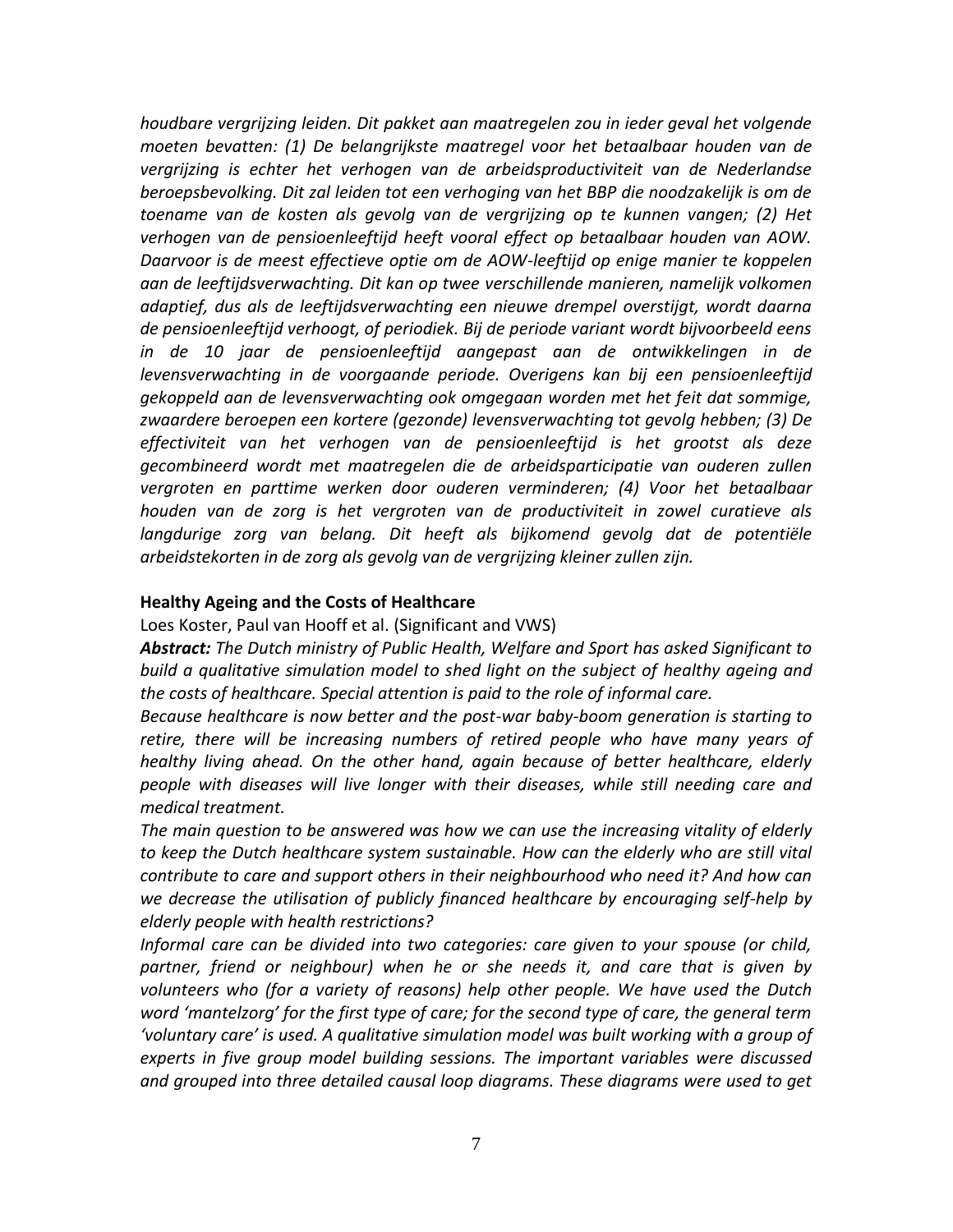*a first impression of the complexity of the system and the interventions that could be possible. Three topics emerged:*

- *1. the amount of time that vital elderly have available for providing 'mantelzorg' and informal care;*
- *2. the vitality of people who provide informal care is influenced by doing so, sometimes negatively and sometimes positively;*
- *3. trends in the attitude towards providing informal care might change as babyboomers replace the former generation of care providers.*

# **Parallel 2B – HEALTH POLICY**

# **Revisiting the Levin-Roberts Patient Dropout Model**

Vincent de Gooyert (Radboud University Nijmegen) and Christian Erik Kampmann (Copenhagen Business School)

*Abstract: We review an early system dynamics model of mental health care delivery designed to investigate the premature dropout of patients from therapy (Roberts & Levin, 1976). The purpose of our paper is to a large extent pedagogical: First, using the model as a case, we wish to demonstrate the application of current standards and methods of critical model analysis as an illustration of the development of our field. Second, we propose a series of revisions to the model that illustrate techniques for promoting consistency and stringency in modeling "soft" variables related to human emotions, perceptions and attribution of cause, while remaining as true as possible to the purpose and conceptual framework of the original model. Finally, we consider the implications of the revised model for the questions raised by original authors. Many of the conclusions of the original work remain intact, but we find that the revised model provides a more consistent explanation of the dropout phenomenon using concepts that are closer to those used in psychotherapy.*

# **Outpatient Treatment of Patients with Mental Health Problems**

Rosa Remmerswaal, Paul van Hooff, et al. (Significant and VWS) *Abstract:*

*The Dutch ministry of Public Health, Welfare and Sport has asked Significant to build a simulation model to test a policy for Mental Healthcare. In the Netherlands, the proportion of patients treated in mental health institutions is larger than in the surrounding countries. This has consequences for the long-term costs of (mental) healthcare. There is also ample scientific evidence that treating these patients in their own home environment (outpatient treatment) has a more beneficial effect on wellbeing for many of them than treatment while staying in an institution. The questions asked by the ministry were (1) how many patients can be treated in an outpatient setting, (2) what are the consequences in terms of the flow of patients through other parts of the mental health system, and (3) how much money will be saved in the long run.*

*An initial version of a simulation model was constructed using System Dynamics and Group Model Building. The model was built in three sessions that captured the general*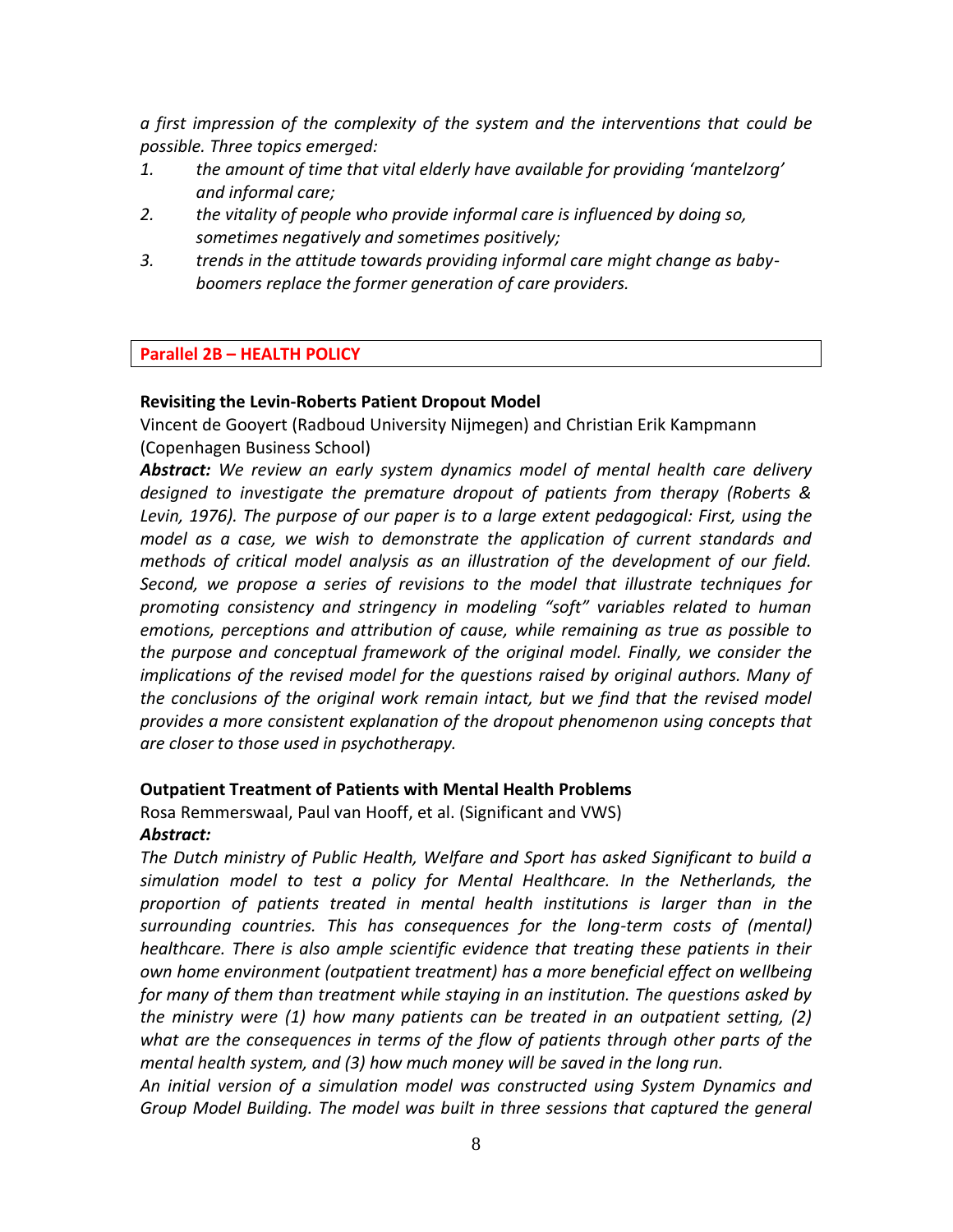*behaviour of the system. For this first model, it was assumed that all the actors involved in the system were cooperating fully.*

*A number of scenarios were tested in which changes in policies were compared against a scenario in which there was no policy change. Three variables were used to construct the scenarios: the proportion of new patients admitted for treatment while staying in an institution, the proportion of patients currently staying in an institution who could be treated at home, and the length of the period for which patients with severe psychiatric disorders are treated in an institution.*

*The experts all agreed on the idea that it is possible to reduce the number of patients in mental health institutions drastically, by at least 33% and maybe even by 50%. This will lead to more patients who have to be treated at home. In the case of a crisis in the development of the patient's condition, a number of beds have to be reserved for short stays in mental health institutions. The length of the short stay will be kept as short as possible.*

*The net effect in 2020 on the costs of mental healthcare shows a reduction of about 10%. A follow-up of the model being built would involve incorporating the behaviour of the actors and adding the effect of using an 'early warning system' in order to start treatment in the early stages of the condition.*

#### **3B – STUDENT THESIS SESSION**

# **How to Explore and Manage the Future? Formal Model Analysis for Complex Issues under Deep Uncertainty**

Bas Keijser (TUDelft)

*Abstract: This paper argues for a renewed interest in Formal Model Analysis, especially for dynamically complex issues under deep uncertainty. Formal Model Analysis is normally used to research structure-behaviour relations in case of dynamic complexity under relatively small amounts of uncertainty. When deep uncertainty starts to play a role, exploratory modelling is used. Formal Model Analysis can strengthen the exploratory modelling by assisting in generating plausible dynamics, analysing plausible dynamics, identifying plausible policy levers and exploring and comparing various policy options under deep uncertainty. An illustration of the proposed connection of methods is given by using Ford's Loop Deactivation Method to explore and analyse the behaviour patterns generated by a generic model of the scarcity of minerals and metals.*

# **Effects of information presentation on the choice of decision strategies and learning effects in a dynamic decision environment**

Victor Alexiev (Radboud University Nijmegen)

*Abstract: This paper hypothesizes that the Misperception of Feedback in flight simulator experiments might arise not only from individual's inability to learn in dynamic and complex decision environments, but also from the chosen design and organization of the information display. Research in behavioral decision making suggests that information presentation has a strong influence on the choice of decision strategies. However, these effects have not been sufficiently researched from a System Dynamics Modeling*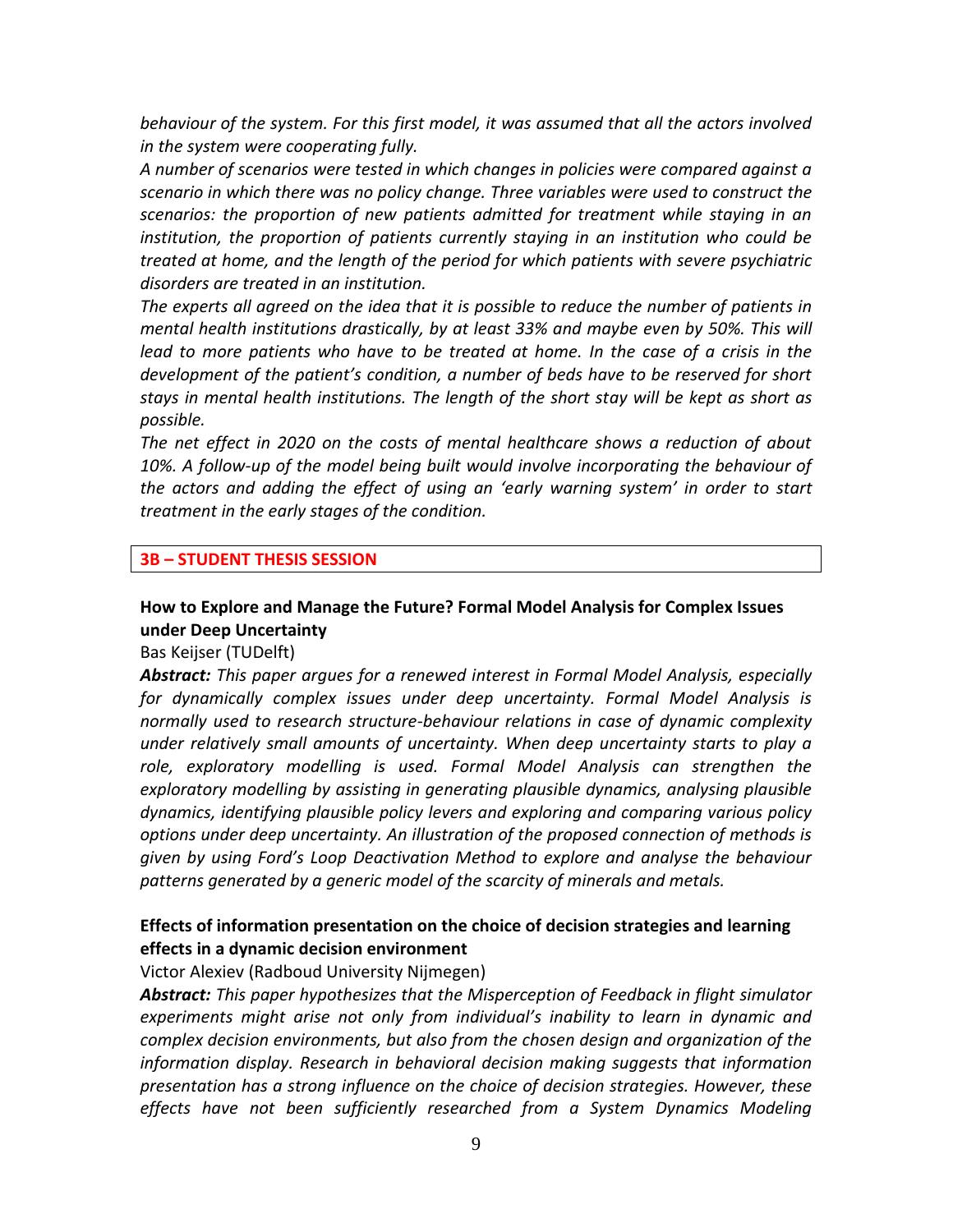*perspective. An inquiry into the subject is critical as Interactive Learning Environments are an important communication channel and sometimes, a key delivery in System Dynamics interventions. To compare the effects of information presentation on performance and learning, this author has performed an experiment attempting to replicate the results from the original Boom and Bust paper of Paich and Sterman (1992). The control group was exposed to a simulation interface similar to the one used in the original paper, while the treatment group was exposed to an alternative interface, designed using Tufte's principles of good design of data displays (2001).*

#### **Modeling Movie Release Strategies**

#### Hughes, C.R. (Ryan) (Radboud University Nijmegen)

*Abstract: This research examines the impact of distributor release strategies on the diffusion of motion-picture movies at the US domestic box-office. A model is developed that captures consumer choice as a behavioral process accounting for the movie's intrinsic attributes, consumer heterogeneity, network effects, word-of-mouth, seasonality, marketplace competition, and managerial inputs. The model estimates weekly box-office results for 137 movies and achieves a median r-squared of 0.98 and fits 91 percent of the movies with an r-squared of 0.75 or better. Managerial decisions regarding a movie's release date and distribution strategy are demonstrated to significantly impact box-office performance. The study demonstrates that accounting for this full range of factors not only improves the model's fit, but also leads to a parameter set that depicts a richer description of the movie industry.*

#### **1C – WATER SAFETY**

#### **Exploratory system dynamics: a directed search for limits to global water use**

Jan Kwakkel (TUDelft) and Jos Timmermans (TUDelft)

**Abstract:** *Rockström et al. (2009) introduced the concept of a safe operating space for humanity that will not push the planet out of the 'Holocene state'. These limits are being investigated for various earth bound systems. Estimates of these limits are plagued by uncertainty. In case of the limits to the world water system, these uncertainties arise out of conflicting models, regional variations, limitation of expansion of water use through financial and institutional capacity, uncertainty about the realization and efficiency of trans-boundary water transfers, and interdependency between the water system and other earth systems. This paper aims at investigating the limits to global freshwater use. To this end, the behavior of a System Dynamic model of the world water balance is explored across a wide variety of uncertainties. Active non-linear testing is used to identify the best case and worst case for water stress and world population. We find counter intuitive results related to the occurrence of maximum water stress, conclude that global limits can be investigated with a spatially aggregated model and are strengthened in our hypotheses that exploratory modeling adds to the understanding of complex and uncertain issues in a way that predictive approaches cannot.*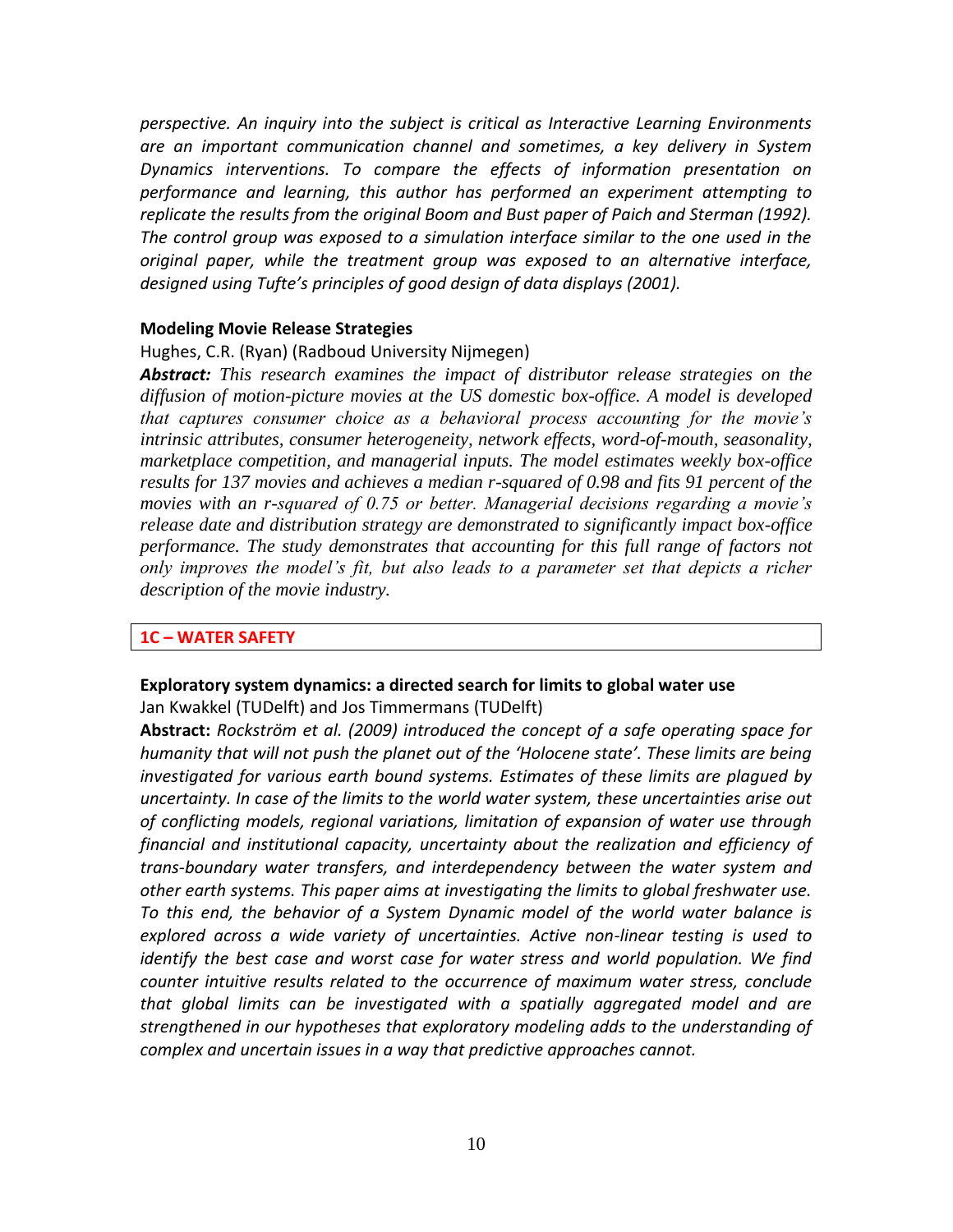# **Searching for a safe operating space fo human water use: an exploratory anlaysis with WorldWater**

### Sebas Greeven (TU Delft)

*Abstract: Safe operating space for human activities that will not push the planet out of the 'Holocene state' that has seen human civilizations arise, develop, and thrive can be defined with respect to among others global freshwater use. Establishing such limits is a methodological challenge because they are critically depended on local conditions, the role of management, and financial and institutional capacity in magnifying or ameliorating problems. Moreover estimates of these limits are plagued by uncertainty arising out of conflicting models, regional variations, limitation of expansion of water use through financial and institutional capacity, and uncertainty about the realization and efficiency of trans-boundary water transfers. This research aims at investigating the*  limits to global freshwater use through exploratory modelling and analysis. To this end, *the behaviour of a WorldWater, a water specific extension to World3, is explored across a wide variety of uncertainties. The resulting dynamics are analysed, dynamics indicative of water shortage are identified, and their causes established..*

# **2C – ENERGY SECURITY**

# **Modelling Ethanol Supply, Demand and Price in the Brazilian Macro Economy** Erico santos (Radboud University Nijmegen)

*Abstract: The Brazilian program for sugarcane ethanol has been greatly successful since its inception about 40 years ago. But the road has been bumpy and today there are still major problems with price, supply and demand stability. This paper describes a research with the objective to propose policies by the government to stabilise and foster the Ethanol market in Brazil. The policies are tested by simulation. For that purpose a system dynamics model was built and calibrated to mimic the industry. Once the model is considered robust, it is used to test several proposed policies under different macroeconomic scenario forecasts. Historical evidence and the simulations suggest that the dynamics in the system are highly important in defining prices and other important variables. As one example, periods of high growth tend to negatively influence productivity after five to six years via a decreased investment in crops renovation which may create long term cycles. The effects of long term dynamics are mixed with several short and long term cycles typical of commodities markets and the combination increases complexity exponentially. Simulation can be a crucial tool for understanding causality and planning sound policies for the medium to long terms.*

# **Policy design for an uncertain power sector in the EU using ESDMA to assess policy robustness under deep uncertainty**

### Erwin Loonen (TUDelft)

*Abstract: Ex-post assessment studies show that most EU countries perform disappointing on effectively designing low-carbon power generation support policies. However, using ex-post assessment studies to learn from European best practices in designing energy policy support schemes do not assure robust policy design for the*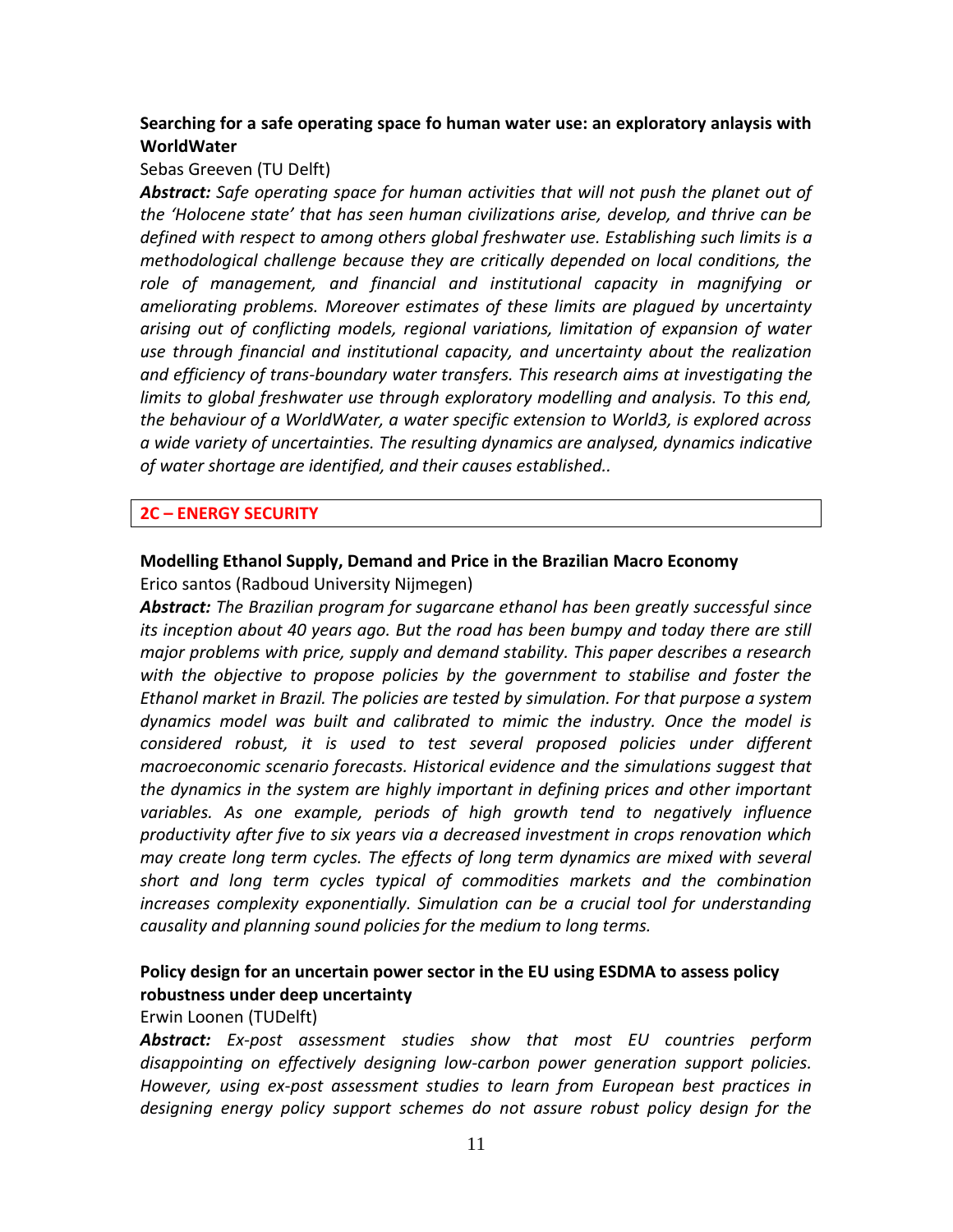*future. The reason is that these studies fail to incorporate the system dynamical behaviour in an uncertain future. This research uses Exploratory Modelling and Analysis in combination with a System Dynamics model (EMA+SD=ESDMA) for an ex-ante study on low-carbon energy generation support policies to decarbonize the EU power sector. Several sets of adaptive policy measures are designed and assessed at an EU and individual Member State level. The results of this study can be used to facilitate a transition towards carbon neutrality of the EU power sector in 2050 in an uncertain future world.*

# **Adaptive Policymaking under Deep Uncertainty: Smart Energy Transition Management** Caner Hamarat (TUDelft)

*Abstract: Uncertainty manifests itself in almost every aspect of decision making. Adaptive and flexible policy design becomes crucial under uncertainty. An adaptive policy is designed to be flexible and can be adapted over time to changing circumstances and unforeseeable surprises. A crucial part of an adaptive policy is the monitoring system and associated pre-specified actions to be taken in response to how the future unfolds. However, the adaptive policymaking literature remains silent on how to design this monitoring system and how to specify appropriate values that will trigger the prespecified responses. These trigger values have to be chosen such that the resulting adaptive plan is robust and flexible to surprises in the future. Actions should be neither triggered too early nor too late. One possible family of techniques for specifying triggers is optimization. Trigger values would then be the values that maximize the extent of goal achievement across a large ensemble of scenarios. This ensemble of scenarios is generated using Exploratory Modeling and Analysis. In this paper, we show how optimization can be useful for the specification of trigger values. A Genetic Algorithm is used because of its flexibility and efficiency in complex and irregular solution spaces. The proposed approach is illustrated for the transitions of the energy system towards a more sustainable functioning which requires effective dynamic adaptive policy design. The main aim of this paper is to show the contribution of optimization for adaptive policy design.…*

#### **3C – RESOURCE ISSUES**

#### **Evolution of the Plastics Market in Europe**

### Bauke Buikstra (TUDelft)

*Abstract: Plastic is one of the growing topics of discussion in the Dutch media. The polluting 'plastic soup' in the Indian Ocean, the large amount of scarce fossil fuels needed for the plastics production and the carbon footprint of the plastic industry are some reasons for the growing criticism towards the current role that plastic plays in our society. Meanwhile, scientists are researching the possibilities of plastic consuming fungi and large companies worldwide are investing in different types of bioplastic. How do these developments influence the plastics market in Europe? Which scenarios are possible by 2060? Do the oil reservoirs and the crude oil price have a large influence in the plastic evolution? Using a System Dynamics model of the European plastic market,*